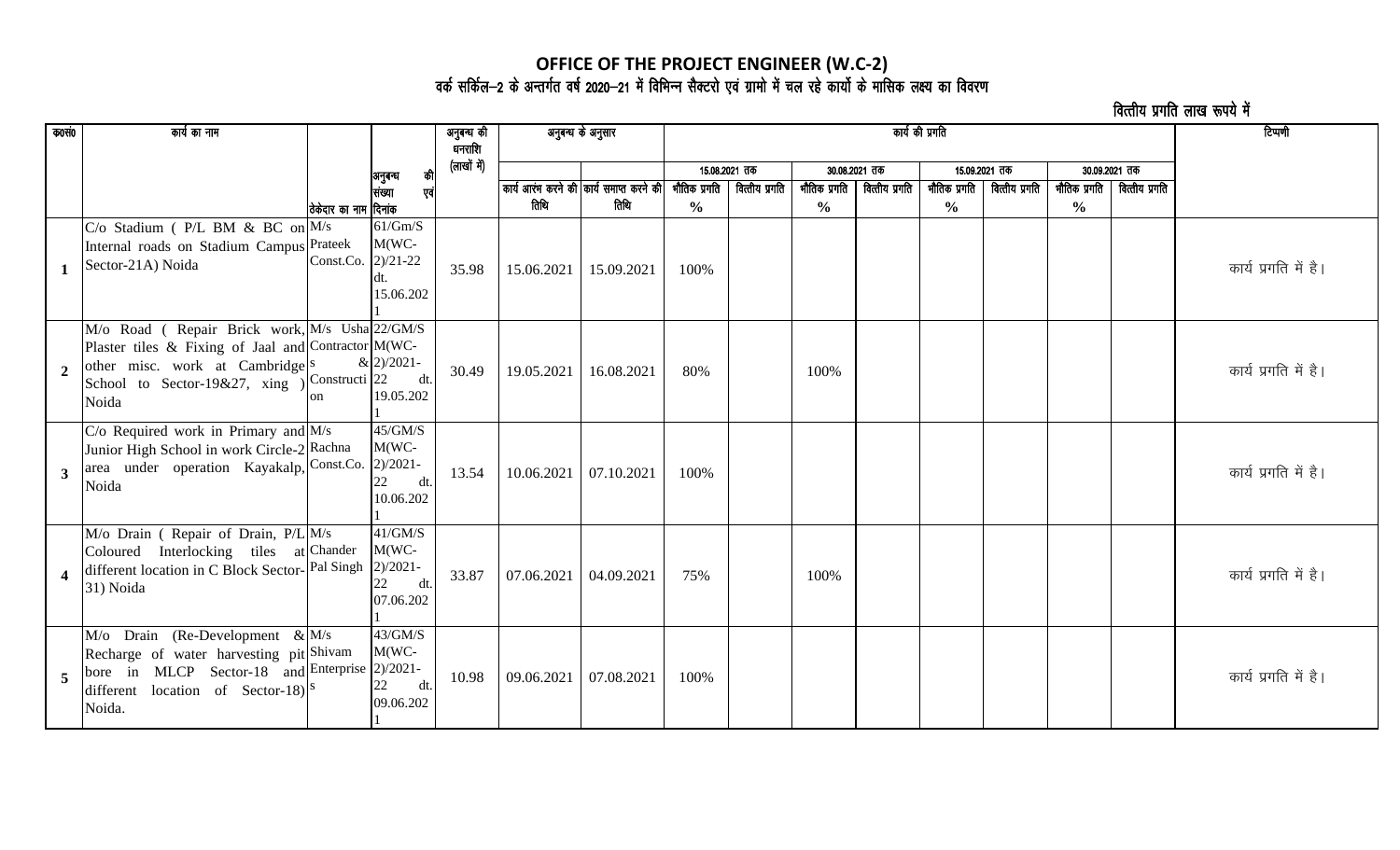| 6         | M/o Road (Repair of Bus Shelter on<br>DSC road from New Ashok Nagar<br>to Sector-37 underpass & Bus<br>Station Botanical Garden Sector-<br>38A) Noida                   |                                                 |                                         | 81.07 | 08.06.2021 | 08.09.2021 | 50% | 100% |      |  | कार्य प्रगति में है।                 |
|-----------|-------------------------------------------------------------------------------------------------------------------------------------------------------------------------|-------------------------------------------------|-----------------------------------------|-------|------------|------------|-----|------|------|--|--------------------------------------|
|           | M/o Underpass ( C/o Drain M/s M.D. 51/GM/S<br>alongwith underpass MP-2 road<br>Elevated road Zero point to DSC Contractio 2)/2021-<br>ns.<br>road Sector-28 Side) Noida | (Project & $M(WC-$                              | dt.<br>11.06.202                        | 79.29 | 11.06.2021 | 08.09.2021 | 50% | 100% |      |  | कार्य प्रगति में है।                 |
| 8         | $M$ /o Drain ( C/o RCC drain in B $\vert M/s \vert$<br>Block Sector-19) Noida.                                                                                          | Hitansh<br>Const. $& 2)/2021 -$<br>Suppliers 22 | 70/GM/S<br>$M(WC -$<br>dt.<br>21.06.202 | 30.76 | 21.06.2021 | 18.10.2021 | 40% | 75%  | 100% |  | कार्य प्रगति में है।                 |
|           | Annual Repair of Drain (Regular Const. & R)/SM(W<br>Maintenance & Minor work for the Suppliers C-2)/2020-<br>year of 2019-20 in work Circle-2<br>Area Noida             | $M/s$ Sajal 142/GM(                             | 18.09.202                               | 66.13 | 14.09.2020 | 13.09.2021 | 75% | 85%  | 100% |  | वार्षिक अनुबन्ध, / कार्य प्रगति में। |
| <b>10</b> | Annual Repair of Drain (Regular Const.Co. $\vert R \rangle / SM(W)$<br>Maintenance & Minor work for the<br>year of 2019-20 in work Circle-2<br>Area Noida               | M/s Iqbal 143/GM(                               | $C-2)/2020-$<br>21<br>dt.<br>18.09.202  | 66.13 | 18.09.2020 | 17.09.2021 | 75% | 85%  | 100% |  | वार्षिक अनुबन्ध, / कार्य प्रगति में। |
| 11        | Annual Repair of Drain ( Regular Associates R)/SM(W<br>Maintenance & Minor work for the<br>year of 2019-20 in work Circle-2<br>Area Noida                               | M/s Balaji 141/GM(                              | $C-2)/2020-$<br>21<br>dt.<br>18.09.202  | 66.13 | 18.09.2020 | 17.09.2021 | 75% | 85%  | 100% |  | वार्षिक अनुबन्ध, / कार्य प्रगति में। |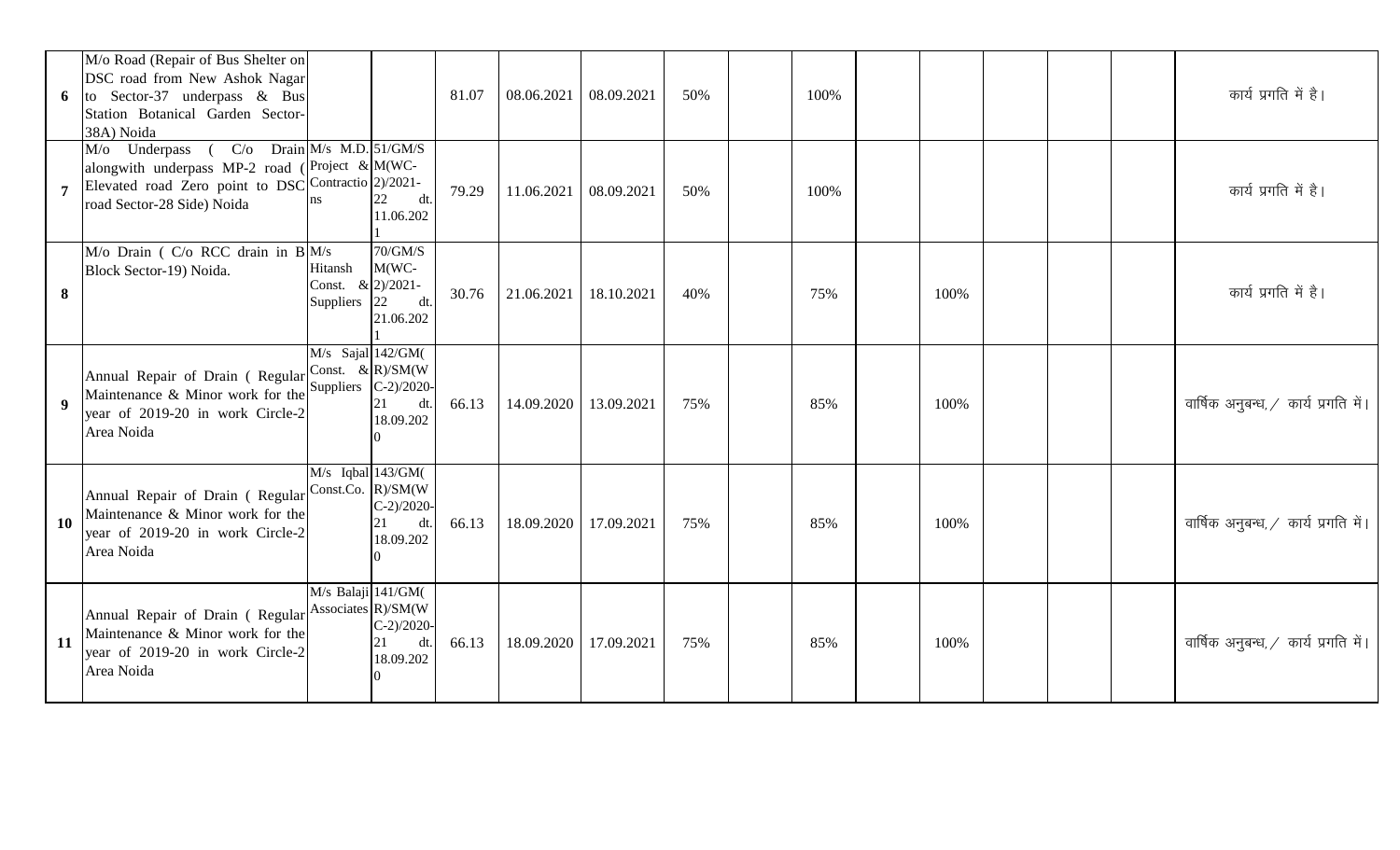| 12        | Annual Repair of Drain ( Regular Const.Co. R)/SM(W<br>Maintenance & Minor work for the<br>year of 2019-20 in work Circle-2<br>Area Noida                                                                       | M/s Amrit 129/GM(<br>$C-2)/2020$<br>21<br>dt.<br>14.09.202              | 66.13  | 14.09.2020 | 13.09.2021 | 75%                      | 85% | 100% |  | वार्षिक अनुबन्ध, / कार्य प्रगति में।                                                                                       |
|-----------|----------------------------------------------------------------------------------------------------------------------------------------------------------------------------------------------------------------|-------------------------------------------------------------------------|--------|------------|------------|--------------------------|-----|------|--|----------------------------------------------------------------------------------------------------------------------------|
| 13        | S/o Battery operated Rikshaw, M/s<br>Vehicle, Towing Crane and hand Tanishqa<br>held machine for MLCP Sector-18) Infratech<br>Noida                                                                            | 19/GM/S<br>$M(WC -$<br>$2)/2021-$<br>22<br>dt.<br>17.05.202             | 14.33  | 17.05.2021 | 14.08.2021 | $\overline{\phantom{a}}$ |     |      |  | Battery Operated Rikshaw,<br>Vehicle, Towing Crane and hand<br>held machine पार्किंग पर उपलब्ध है। कार्य<br>प्रगति में है। |
| 14        | D/o Village ( Misc. Repair and M/s Yash 68/Gm/S<br>finishing work in Community Center Constructi M/WC-<br>of Ambedkar Vihar Sector-37) $ ^{0n}$<br>Noida.                                                      | $2/21 - 22$<br>dt.<br>21.06.202                                         | 28.18  | 21.06.2021 | 21.09.2021 | 35%                      | 75% | 100% |  | कार्य प्रगति में है।                                                                                                       |
|           | M/o Road (Construction of footpath<br>15 from DPS School T-point to DSC<br>road) Noida.                                                                                                                        |                                                                         | 135.97 | 28.06.2021 | 28.09.2021 | 25%                      | 65% | 100% |  | कार्य प्रगति में है।                                                                                                       |
| <b>16</b> | Maint & D/o Village Atta M/s<br>(Demolishing of old Damaged Thakur<br>sulabh sauchalaya & C/o New Toilet Builders<br>for Ladies and Gents and C/o<br>Boundary wall around this plot in<br>Atta Village) Noida. | $\overline{69/Gm/S}$<br>M/WC-<br>$2/21 - 22$<br>dt.<br>21.06.202        | 40.55  | 21.06.2021 | 18.10.2021 | 35%                      | 70% | 90%  |  | कार्य प्रगति में है।                                                                                                       |
| 17        | M/s<br>Annual Maintenance of Roads<br>(Mano)<br>Regular Maintenance & Minor work Kumar<br>for the year of 2019-20 in work<br>Circle-2 Area Noida                                                               | 177/GM/S<br>$M(WC -$<br>$2)/2020-$<br>21<br>dt.<br>05.11.202            | 83.36  | 05.11.2020 | 30.10.2021 | 65%                      | 85% | 100% |  | वार्षिक अनुबन्ध, / कार्य प्रगति में।                                                                                       |
| 18        | M/s<br>$M$ /o Staff House and office building $rs$<br>in Work Circle-2 area) Noida.                                                                                                                            | RP 180/GM/S<br>Constracto M(WC-<br>$2)/2020-$<br>21<br>dt.<br>09.11.202 | 99.75  | 09.11.2020 | 08.11.2021 | 65%                      | 85% | 100% |  | वार्षिक अनुबन्ध, / कार्य प्रगति में।                                                                                       |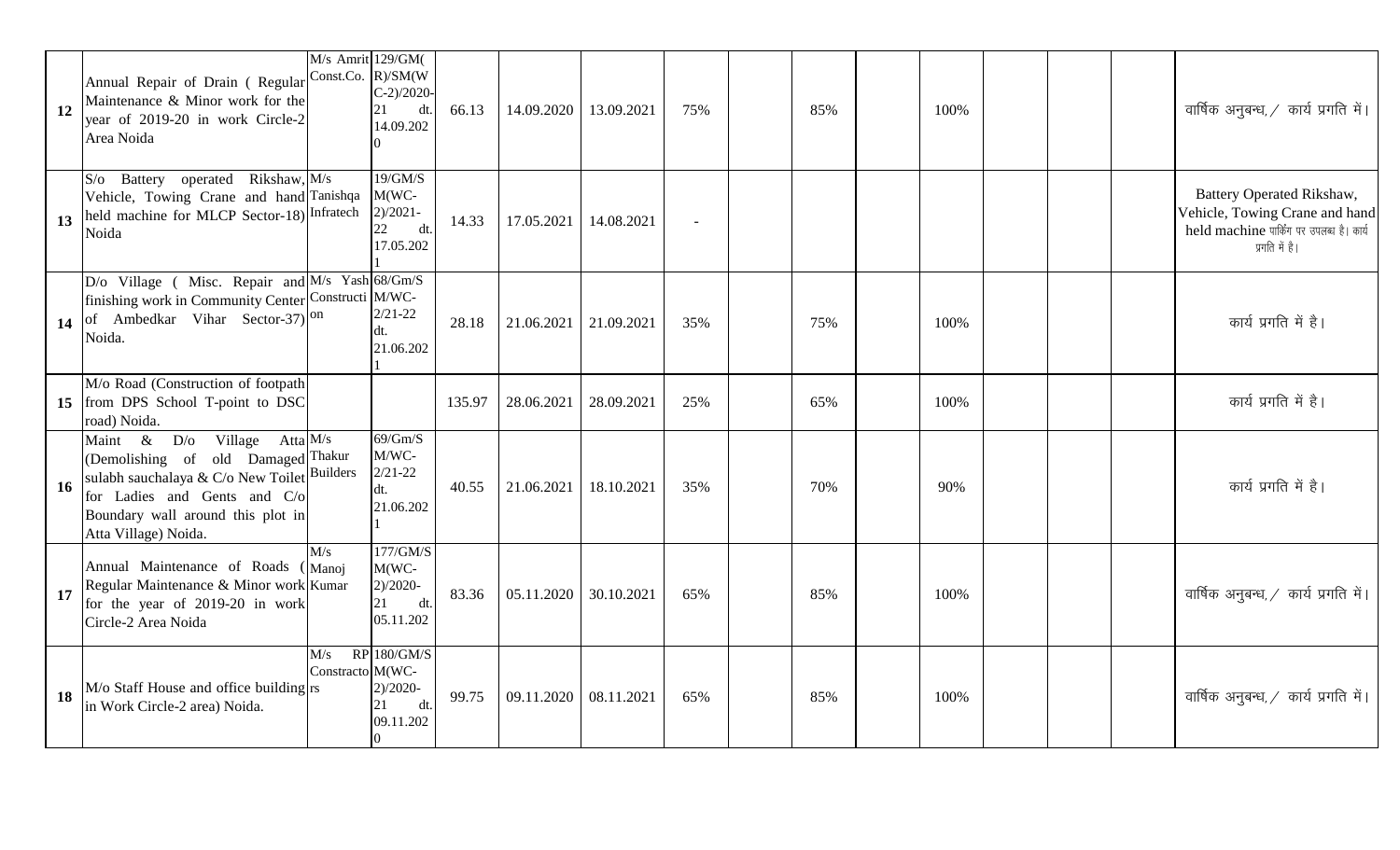| 19<br><b>20</b> | Annual Maintenance of Roads (Santosh<br>Regular Maintenance & Minor work Kumar<br>for the year of 2019-20 in work<br>Circle-2 Area Noida<br>Constrution of Underground Car M/s<br>Parking left over work Finishing Garden<br>wood workflooring and cladding Paradise<br>water proofing falseceiling Glazing<br>etc) by UPRNN Ltd in Film City<br>Sector-16A, Noida | M/s                | 187/GM/S<br>$M(WC -$<br>$2)/2020-$<br>21<br>dt.<br>25.11.202<br>226/CGM<br>/SM(WC-<br>$2)/2020-$<br>21<br>dt.<br>12.02.202 | 332.74 | 83.36   25.11.2020   20.11.2021<br>12.02.2021 | 10.08.2021               | 65%<br>85% | 85%<br>100% | 100% |  | वार्षिक अनुबन्ध, / कार्य प्रगति में।<br>कार्य प्रगति में है।                                                                                                                                                                                                                                                                                                                                                                                                                                                                                                                                                                                                                                                                                                                                     |
|-----------------|--------------------------------------------------------------------------------------------------------------------------------------------------------------------------------------------------------------------------------------------------------------------------------------------------------------------------------------------------------------------|--------------------|----------------------------------------------------------------------------------------------------------------------------|--------|-----------------------------------------------|--------------------------|------------|-------------|------|--|--------------------------------------------------------------------------------------------------------------------------------------------------------------------------------------------------------------------------------------------------------------------------------------------------------------------------------------------------------------------------------------------------------------------------------------------------------------------------------------------------------------------------------------------------------------------------------------------------------------------------------------------------------------------------------------------------------------------------------------------------------------------------------------------------|
| 21              | Construction of Noida Entry Gate M/s<br>near Kalandi Kunj                                                                                                                                                                                                                                                                                                          | Garden<br>Paradise | 181/GM/S<br>$M(WC -$<br>$2)/2020-$<br>21<br>dt.<br>09.11.202                                                               | 271.62 | 09.11.2020                                    | 08.03.2021<br>15.07.2021 | 85%        | 100%        |      |  | अनुबन्ध गठित है। वर्तमान में<br>डी0एन0डी0 टोल<br>प्लाजा के<br>प्रतिनिधियों द्वारा विषयगत भूमि पर<br>माननीय सुप्रीम कोर्ट में वाद की<br>स्थिति से अवगत कराया गया है।<br>कारण वर्तमान में कार्य<br>जिसके<br>है ।<br>कार्यपालक <br>बाधित<br>मुख्य<br>अधिकारी महोदया की अध्यक्षता में<br>आहूत बैठक में समयक विचारोपरान्त<br>स्थल परिर्वतन का निर्णय लिया गया,<br>उक्त के पश्चात कालिदींकुंज पर<br>स्थल का चयन किया गया है,<br>पत्रावली अनुमोदन हेतु प्रेषित है।<br>नवीन कार्यस्थल पर Soil Testing<br>करायी गई है। कन्सलटेन्ट M/s<br>R.T.<br>Associates<br>द्वारा<br>foundation Drawing उपलब्ध<br>करायी गयी है। तदानुसार कार्य <br>स्थल पर कार्य प्रारम्भ करा दिया<br>गया है। कार्य प्रगति में है। वर्तमान<br>में 2 फाउण्डेशन का कार्य पूर्ण किया<br>जा चुका है। फाउण्डेशन का कार्य<br>प्रगति में है। |